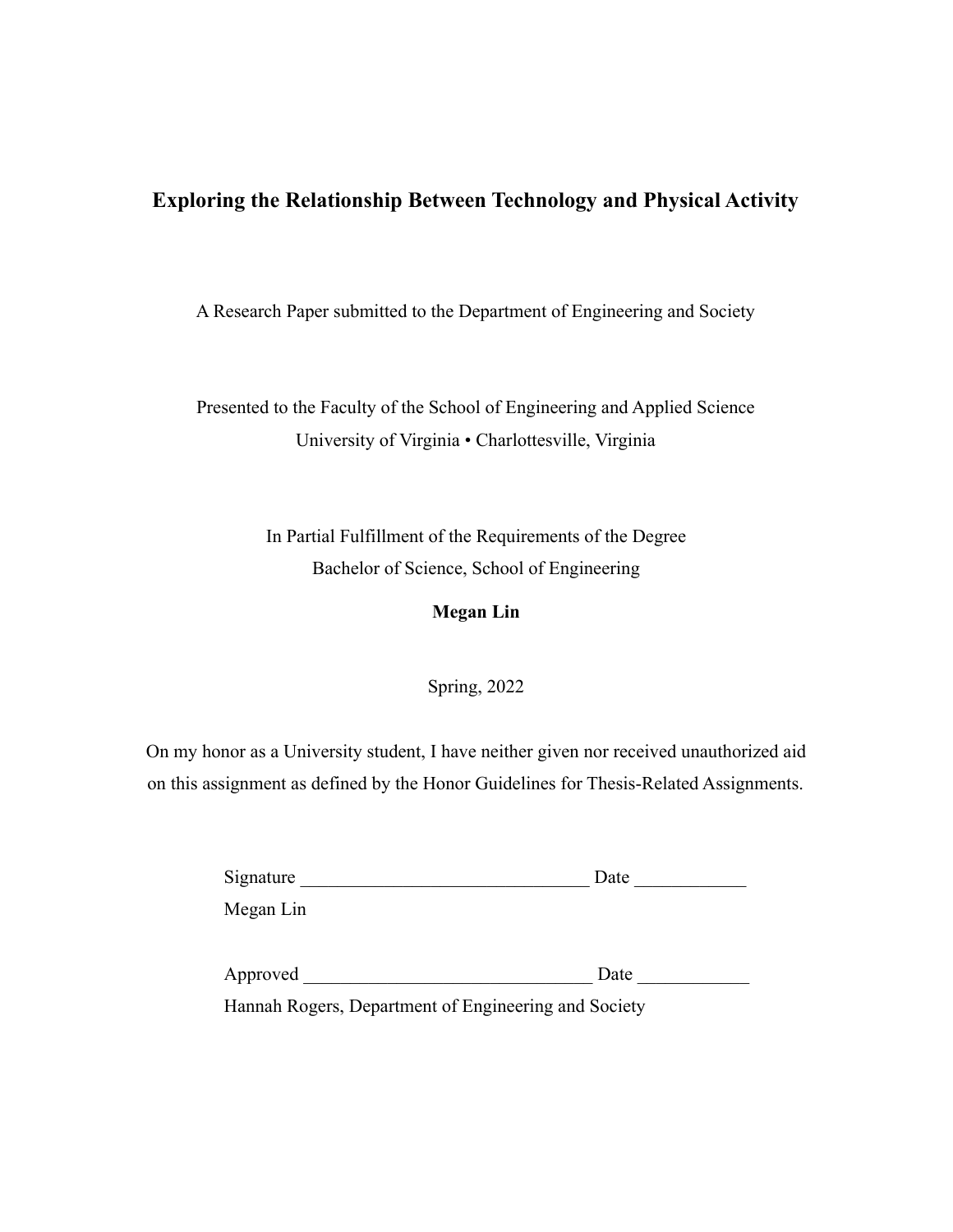## **Abstract**

The primary objective of this thesis is to analyze how technology has created a culture of sedentarism and obesity in the US and explore feasible solutions to reintroduce physical activity into daily life. Sedentarism is the culture of daily routines and habits that require low levels of physical activity. Although there is not a specific list of habits this culture encapsulates, it can be generalized to habits that have feasible alternatives that require moderate to high levels of activity. Examples include using an elevator over stairs, microwaving a frozen dinner over cooking from scratch, and shopping online over in person. Many of these activities vary in the type of alternatives, but many are influenced by modern breakthroughs in technology. Overall, these technologies have developed efficient alternatives to many daily tasks which have, in turn, contributed to our obesity crisis. However, there have been efforts made to reincorporate physical activity into these tasks in a neutral or attractive way to the user, like the standing desk. This paper will elaborate on sociotechnical perspectives including the government's, entertainment companies', and various organizations using the Social Construction of Technology framework (Klein & Kleinman). It was found that although there are some breakthroughs in technologies that incorporate physical activity like the Nintendo Switch and France's soda tax, overall these are rarely implemented as it is difficult to please the major groups involved.

## **Introduction**

Physical activity is essential to one's long-term health  $\&$  wellness, but Americans especially are not getting nearly enough as proven by our jump from 30.5% to 42.4% adult obesity rate in the last 20 years (*Adult obesity facts*, 2021). While there are a degree of factors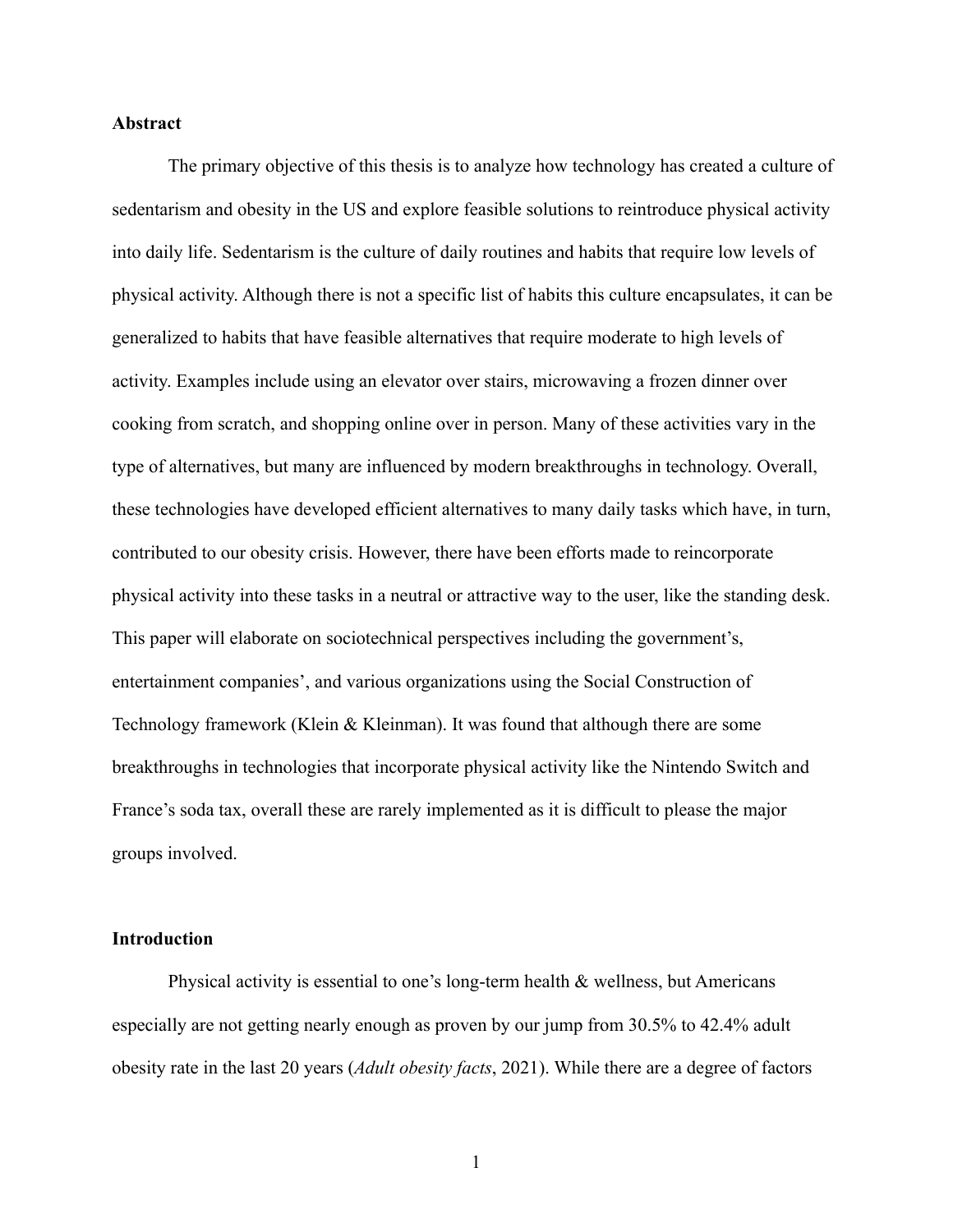that influence risk of obesity like genetics, medication, and accessibility to nutritional foods– sedentary activities are a key modifiable risk factor (National Heart Lung and Blood Institute; Xiao et al., 2014). The growth in sedentary activities can be seen in the workplace with the transition from the Industrial to the Electronics & Telecommunications Revolution (Woessner et al., 2021). With the transition from the factory floor to desk jobs, we have decreased typical low to medium intensity activity. This transition is especially crucial as the workplace typically takes up ⅓ of our day. Furthermore, there has been a surge in popularity of incorporating electronic technology with leisure. This can be seen through the rise in the intersection of entertainment and technology– especially during COVID-19. Notable sedentary activities that rose in popularity include the video games Among Us & Animal Crossing, binging Netflix Shows like Tiger King, and Zoom calling friends. Because of this surge in popularity, I am interested in researching the culture of sedentarism, its consequences, and how we can effectively battle it.

The key group of technologies we will be evaluating will be named "efficient technologies." These are technologies that replace some aspect of daily activities in a way that requires less physical exertion from the user. These technologies do not necessarily need digital aspects. For example, bicycling is a non-digital technology that replaced walking and burns less calories.

## **Methodology**

The framework utilized in this research paper is Pinch & Bijker's Social Construction of Technology (SCOT) framework. This theory centers around the view that there is a two-way relationship between social structures and the development of technology (Klein & Kleinman, 2002). Each impacts and is influenced by the other. Because we define sedentarism as a culture,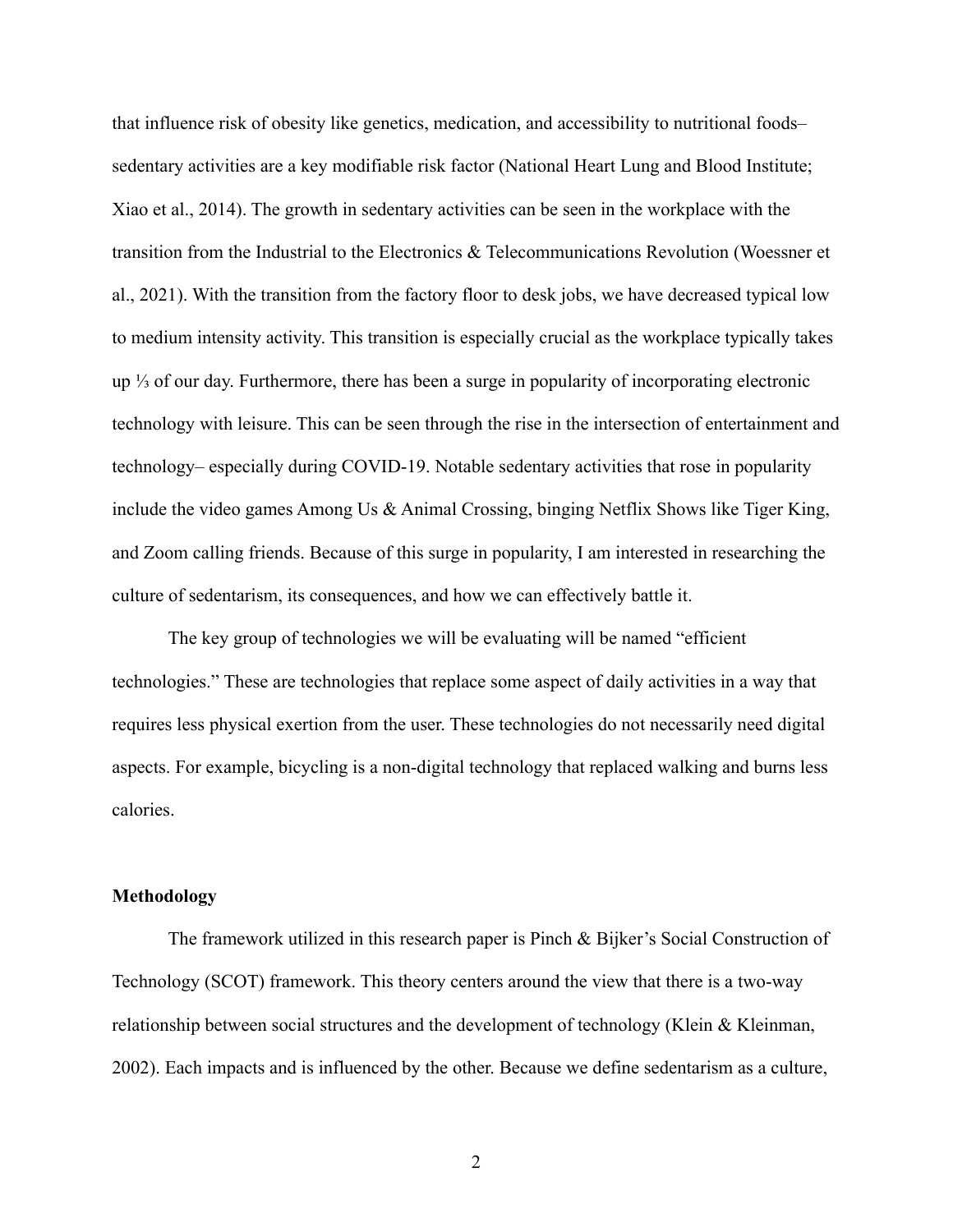we will be evaluating its relationship with technological innovation. Specifically, we will be looking at the rise of technology in activities of daily living. We will be highlighting the entertainment sector and evaluating the success and creative direction video games and streaming services are going towards. Social groups we will be evaluating include for-profit companies like Nintendo & Netflix, concerned parents & teachers from groups like Fairplay & SHAPE America, and government institutions like the CDC and NRPA.

The main goals of this study are to explore the rise in the culture of sedentarism due to technology and the efforts being made to combat it. As this was a niche area, I scoped out to find scholarly journals and news sources about obesity and physical wellness. I also found company press releases, specifically Nintendo and Netflix's. The purpose of these press releases was to evaluate the commercial success of combining physical activity with technology. Potential bias was taken into account, especially when viewing company press releases as these pieces were intended to paint a good picture of the company for the public and potential stockholders. The research on obesity is more statistically found and less likely to have bias. By incorporating a variety of articles and presentations, I present a research paper that explores how different social groups view "efficient technologies", then compare and contrast these understandings.

#### **Extent of America's Obesity Epidemic**

In the United States, the obesity rate is 42 percent and rising. Among adults of all demographics, physical activity is a major cause. Only 45.5 percent of Americans have sufficient activity levels (fig. 1). Internet usage, including compulsive phone or device use, contributes to physical inactivity. SHAPE America and the National Institute for Occupational Safety and Health (NIOSH) promote physical activity, though their success has been modest. Obesity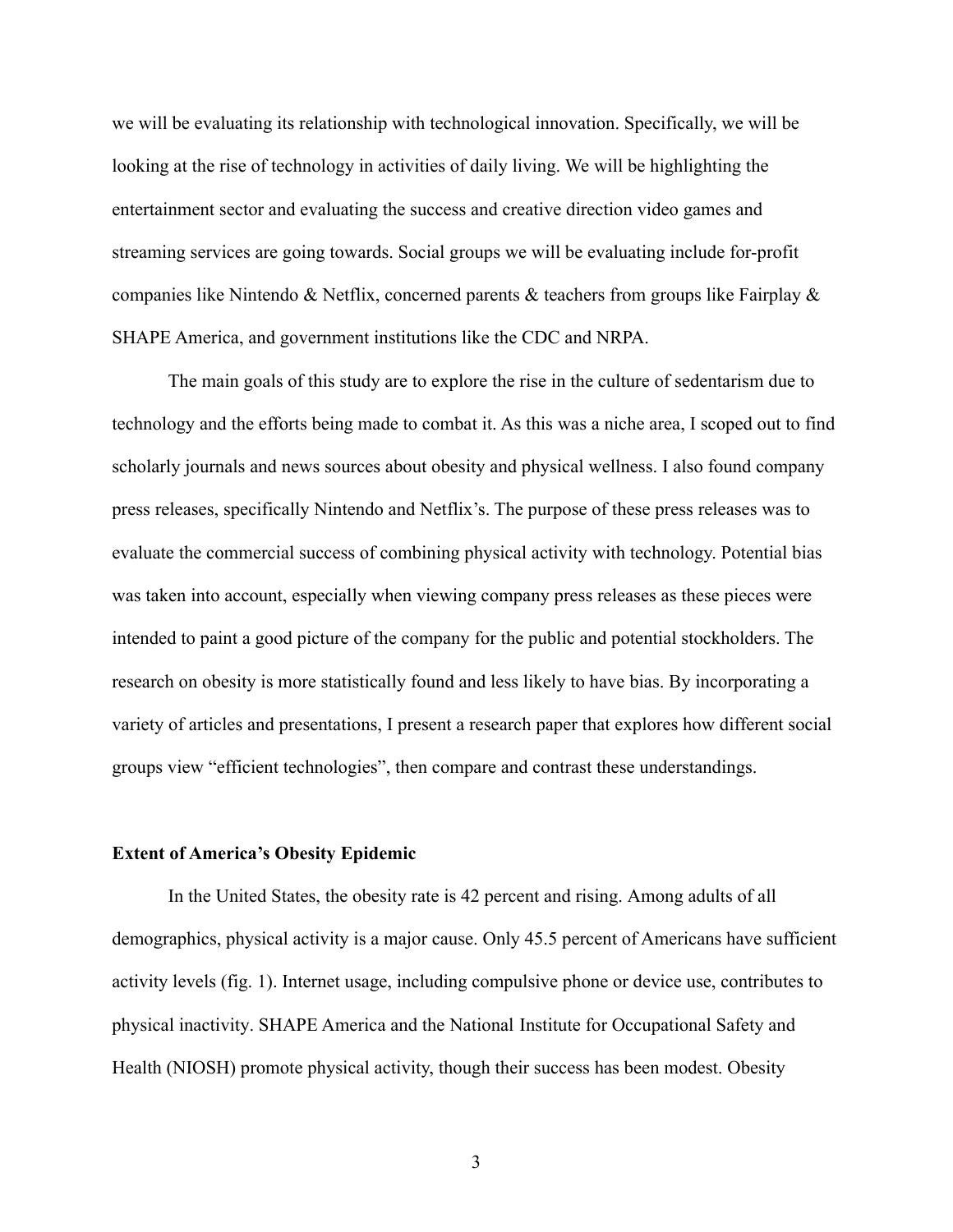increases the risk of coronary artery disease by 45 percent, stroke by 60 percent, hypertension by 30 percent, and osteoporosis by 59 percent. Because of its part in mortality from these conditions, obesity may be the leading cause of preventable death in the U.S. (Matusitz & McCormick, 2012).

| <b>Characteristic</b> | <b>Overall</b>                  |        | <b>Prevalence of Physical Activity Level</b> <sup>b</sup> |       |                              |       |               |       |  |  |
|-----------------------|---------------------------------|--------|-----------------------------------------------------------|-------|------------------------------|-------|---------------|-------|--|--|
|                       | Sample size $(\%)$ <sup>c</sup> |        | <b>Inactive</b>                                           |       | <b>Insufficiently Active</b> |       | <b>Active</b> |       |  |  |
|                       |                                 |        | $(N = 19959)$                                             |       | $(N = 10264)$                |       | $(N = 20942)$ |       |  |  |
|                       |                                 |        | $\frac{0}{0}$                                             | (SE)  | $\frac{0}{0}$                | (SE)  | $\frac{0}{0}$ | (SE)  |  |  |
| Overall               | 51 165                          |        | 34.2                                                      | (0.6) | 20.2                         | (0.4) | 45.5          | (0.5) |  |  |
| <b>Sex</b>            |                                 |        |                                                           |       |                              |       |               |       |  |  |
| Male                  | 23 170                          | (50.2) | 32.8                                                      | (0.8) | 18.5                         | (0.5) | 48.6          | (0.6) |  |  |
| Female                | 27 995                          | (49.8) | 35.6                                                      | (0.7) | 22.0                         | (0.5) | 42.4          | (0.6) |  |  |
| Age (years)           |                                 |        |                                                           |       |                              |       |               |       |  |  |
| $21 - 29$             | 6741                            | (16.2) | 27.6                                                      | (1.1) | 17.5                         | (1.0) | 54.9          | (1.3) |  |  |
| $30 - 39$             | 9493                            | (17.4) | 29.3                                                      | (0.9) | 19.6                         | (0.6) | 51.2          | (1.0) |  |  |
| $40 - 49$             | 10 173                          | (20.2) | 32.8                                                      | (0.9) | 20.5                         | (0.8) | 46.7          | (0.9) |  |  |
| $50 - 59$             | 9650                            | (19.7) | 34.2                                                      | (1.0) | 21.3                         | (0.7) | 44.4          | (0.9) |  |  |
| $60 - 69$             | 7119                            | (13.5) | 37.1                                                      | (1.3) | 22.1                         | (0.9) | 40.7          | (1.1) |  |  |
| $70 - 79$             | 4691                            | (7.8)  | 42.8                                                      | (1.4) | 20.8                         | (1.0) | 36.4          | (1.3) |  |  |
| $\geq 80$             | 3298                            | (5.2)  | 56.4                                                      | (1.6) | 20.3                         | (1.2) | 23.4          | (1.3) |  |  |
| Race/ethnicity        |                                 |        |                                                           |       |                              |       |               |       |  |  |
| White, non-Hispanic   | 27 992                          | (69.0) | 30.2                                                      | (0.8) | 20.7                         | (0.5) | 49.1          | (0.6) |  |  |
| Black, non-Hispanic   | 9749                            | (11.1) | 43.6                                                      | (1.1) | 19.4                         | (0.7) | 36.9          | (0.9) |  |  |
| Hispanic              | 9638                            | (13.3) | 46.6                                                      | (1.1) | 18.4                         | (0.7) | 35.0          | (1.0) |  |  |
| Other, non-Hispanic   | 3786                            | (6.6)  | 35.2                                                      | (1.4) | 20.5                         | (1.3) | 44.2          | (1.6) |  |  |

*Figure 1. Distribution of prevalence of physical activity level by various sex and ethnicity – US adults, NHIS and MEPS 2006–2011 (Carlson; data from National Health Interview Survey, 2015).*

## **History of Obesity**

The boom in worldwide obesity began with the vast advancements in medicine to nearly eliminate infectious diseases, the decline in manual labor after the end of the industrial revolution, and the increasing availability paired with decreasing cost of food.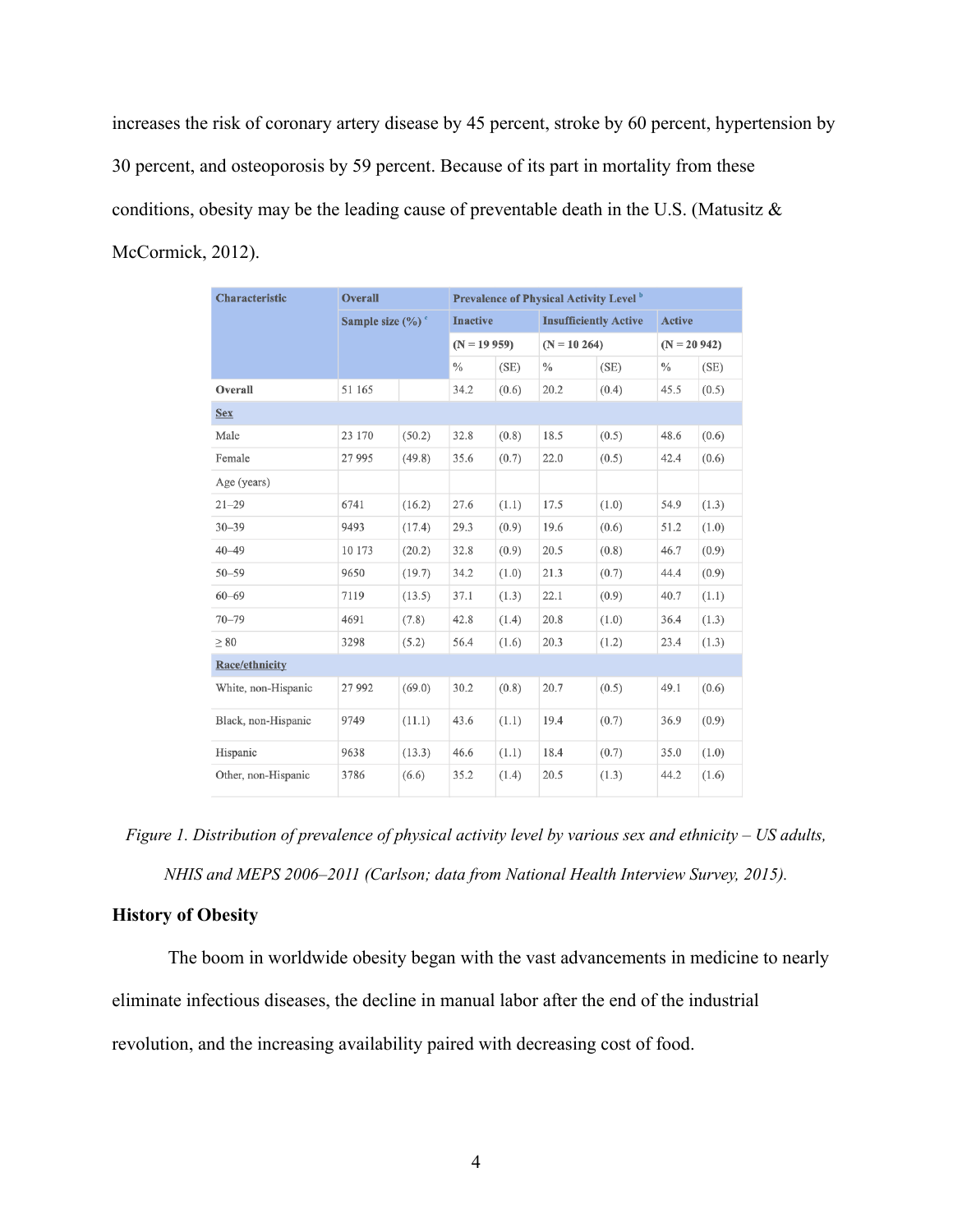Obesity itself has some combination of calorie intake, diet content, and amount of physical activity. Therefore, there are multiple factors that can be altered to decrease the risk of obesity.

In some cultures, lack of physical activity can be a more important determinant of obesity; in other cultures, overeating or food composition may be the more important determinant of obesity. It is also true that within countries, individuals could differ in the causes of obesity. For instance, changes in activity might be more characteristic of women or men resulting in different reasons for obesity by gender. (Vasunilashorn, 2013)

## **Key Examples of "Efficient Technology"**

As previously defined, "efficient technologies" are technologies that replace some aspect of daily activities in a way that requires less physical exertion from the user. These technologies do not necessarily need digital aspects.

Transportation is a key source of physical activity that we have made more efficient in the land, air, and sea. We can see the evolution from the wheel to horseback carriages, bikes, and cars. In the era of COVID, we also see the elimination of physical transportation altogether through working from home using technologies like Zoom, Slack, and Gmail.

In the same vein, communication has evolved drastically over time. While face-to-face remains a key method of communication, letters, emails, texts, phone calls, and video calls have become feasible alternatives to leaving the house to talk to others. This has been especially solidified as a feasible alternative to communication during the pandemic as normal face-to-face communication was highly discouraged for public safety.

A key factor to obesity is also caloric intakes and food sources. Regardless of dietary choices, the method of obtaining food also factors into daily caloric intake. Over time, we have evolved from foraging, hunting, & gathering to grocery shopping & cooking, microwave meals,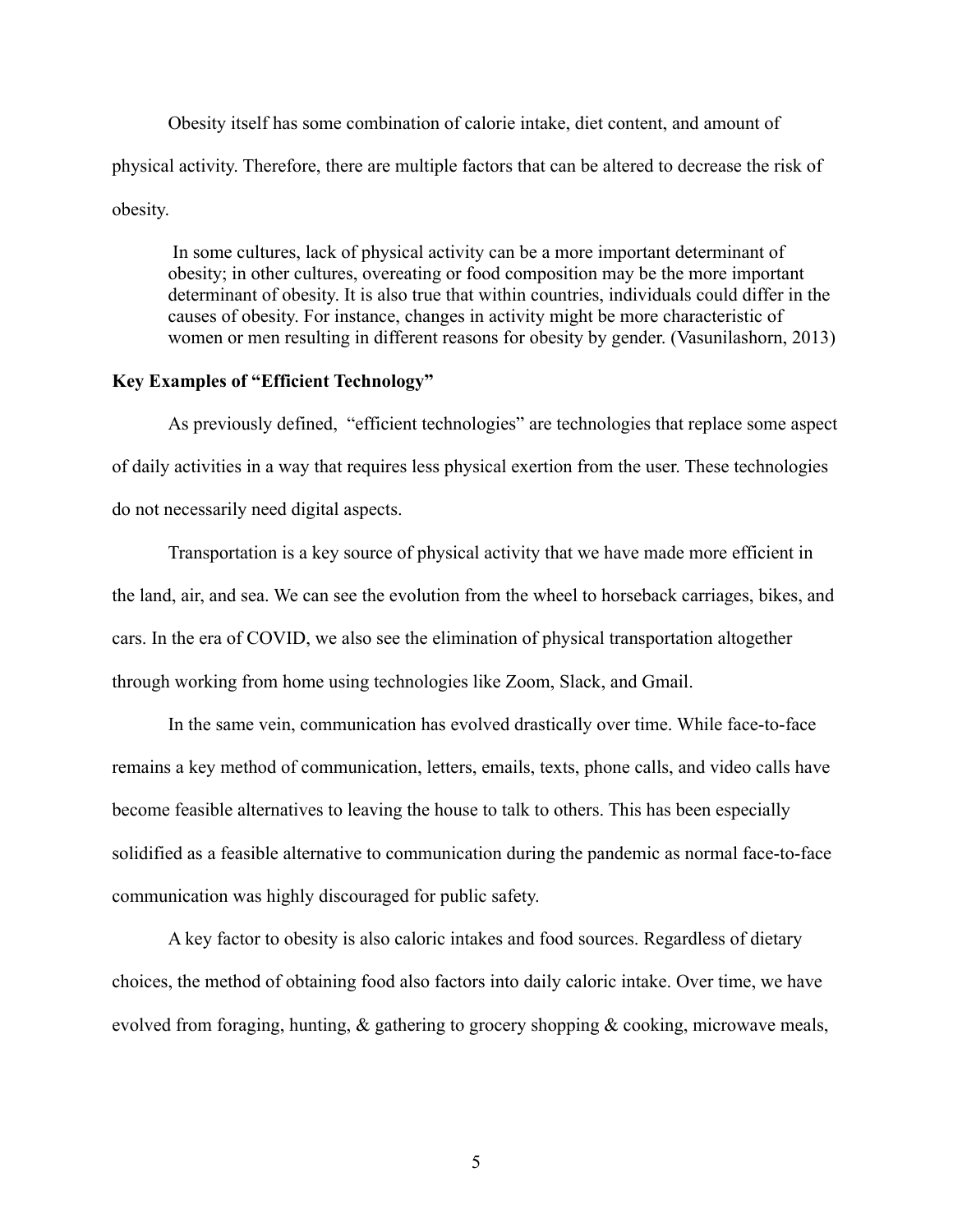and ordering delivery to your door. Not only has food evolved to be more processed and less nutritionally balanced, but the act of obtaining it has become sedentary.

#### **Difficulties to Add Physical Activity to Efficient Technologies**

As activities of daily living have declined, sedentary living and exertion-free activities have displaced them. The consequent deficit in physical activity increases the likelihood of obesity (Matusitz & McCormick, 2012). Because exercise for health is nonessential to daily routines and requires planning, many do not engage in it (Hutt, 2017). However, can for-profit companies incorporate physical activity back into their technologies?

The two key factors to product feasibility are typically user buy-in and profitability. An example of a product with high-user adoption that would not ne profitable would be state-of-the-art VR play centers in every neighborhood. On the other hand, a profitable but not user-friendly product could be the Peloton, depending on the user, or a subsidized fresh food delivery infrastructure.

Typically, key metrics of success in technological innovation are speed and effort. It can be generalized that increasing speed and decreasing effort are basis for improvement in product design. Reintroducing physical activity into most sectors of technology directly contradicts these guidelines to product success.

For example, within transportation with the most recent technological developments of the car, boat, and plane, there is not a clear path to how activity can be feasibly reintroduced. At best, boats have been transformed into cruises and cars can be substituted by party buses, but these are expensive and typically reserved for special occasions.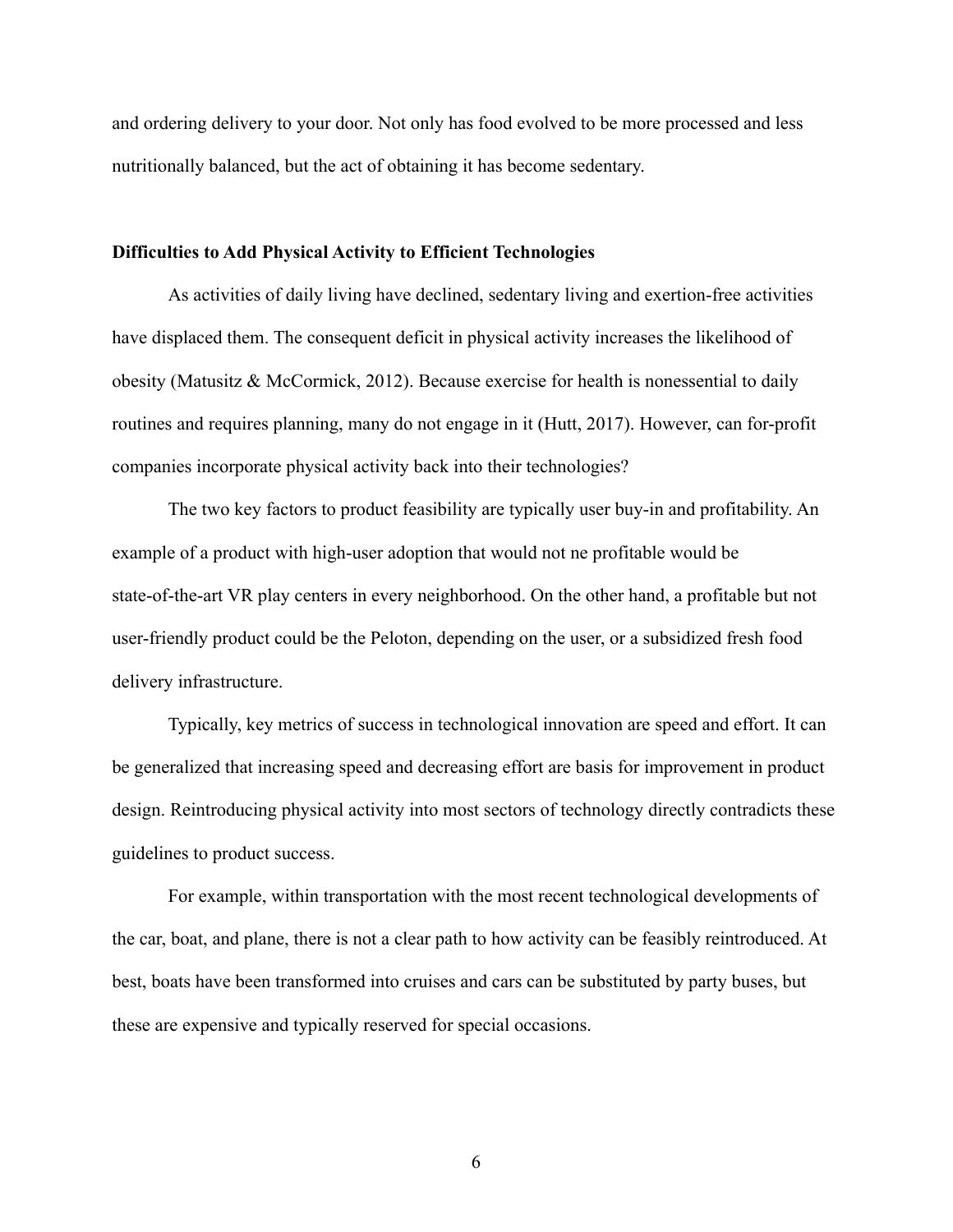Within communication, there is also not a clear area of opportunity. Most communication has been digitized to computer & phone screens. While there have been some efforts made like Apple Health's steps counted functionality, there are no clear areas social media companies could venture into.

Lastly, in cooking, there is opportunity in the food's dietary value itself, but speed and efficiency are still prioritized in obtaining the food itself. This leaves the same void for potential active technologies.

Overall, we see that incorporating physical activity while satisfying relevant stakeholders is a difficult task that requires creativity, research, and planning.

#### **Opportunities to Engage in Digital Entertainment**

An interesting area of growth of digitization is entertainment. While entertainment has varied drastically over time with social trends, we can see the growth from simple games like tag and hopscotch to physical games like marbles and cards. We can most recently see the shift with digitization to video games and TV.

Compared to other sectors, the success metric for entertainment is the amount of enjoyment or the "fun" factor the product brings, not speed or efficiency. This differentiates entertainment and is why we will evaluate further in this paper on the feasibility of incorporating physical activity into entertainment.

While an obvious area of entertainment that incorporates physical activity are sports, this is often high-intensity and requires multiple players. This creates difficulty in adoption due to logistical barriers and personal preference for lower intensity activities. We will be focusing on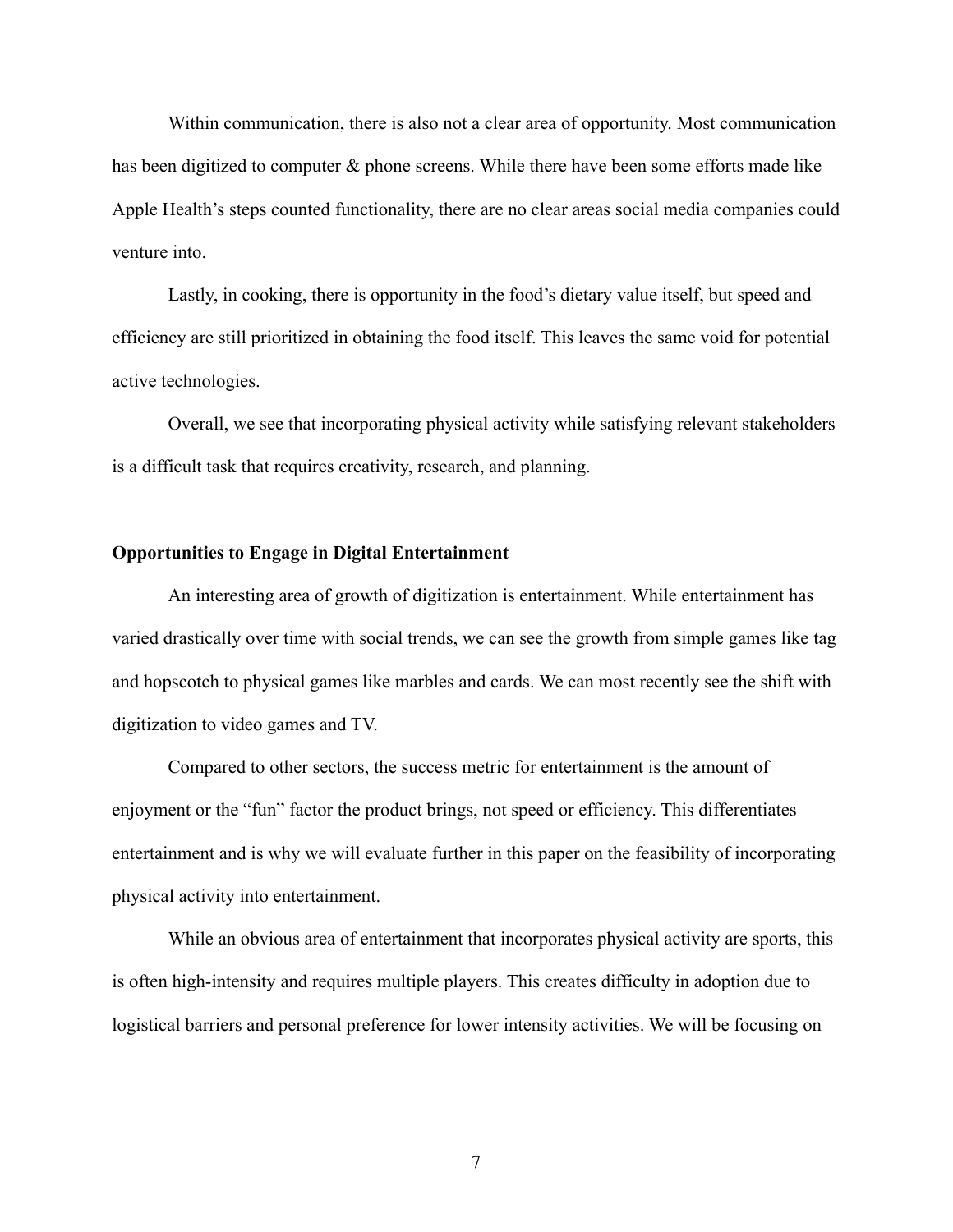digital entertainments like TV and video games as these are a generally accessible, sedentary experience.

#### **Corporate Social Responsibility in User Health**

A key player in the digital entertainment space, Netflix is a prime example for a source of sedentary leisure. According to Hastings (2018), Netflix plans to factor its effects on users' health into its evaluations of corporate performance. The success of Netflix's unlimited access business model tends to exacerbate sedentary living among its customers.

The Nintendo Wii, and now Switch, are examples of how a company has induced a more active user experience. Nintendo had been best known for its handheld games, such as the DS, but the Wii made gameplay active. According to Nintendo, it revolutionized gaming to "a place where playing is no longer just about looks, it's about the feel" (Nintendo, 2006). We can see the extent of Nintendo's success in active gaming through the massive success of Wii Fit, Pokemon Go, and Just Dance.

However, active gaming's level of success in adoption amongst users and improving user's health is contested. In one study by BMC Public Health, it was found that:

Sedentary activities such as watching TV and playing video games, have been found to be associated with negative health outcomes such as overweight and obesity, partly independent of diet and moderate to vigorous physical activity. It has been suggested that reductions in sedentary behavior may be as effective as or even more effective than increasing physical activity directly in decreasing BMI, and percentage overweight. (Simons et al., 2014)

Thus, BMC's research predicts that simply reducing sedentary time without directly increasing physical activity may be more feasible and effective in creating a healthy lifestyle. If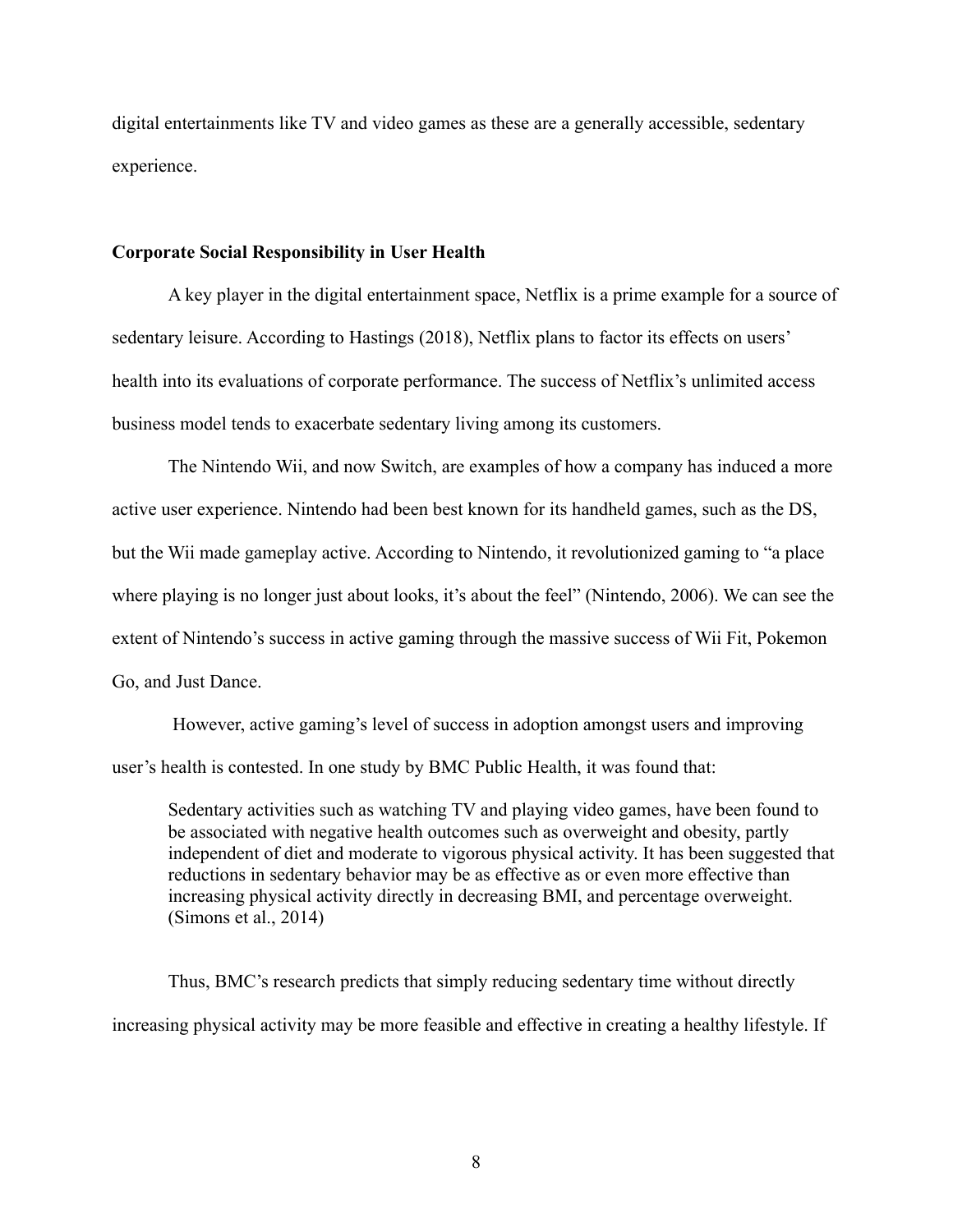this hypothesis is proven, this opens up entertainment companies to more facets of varying levels of active entertainment.

When tested, BMC found that no significant evidence was found pointing to meaningful changes in lifestyle behaviors between the active and passive gaming test groups. A major reason was that users tasked with active gaming on their Playstation Move were not reaching their weekly quota of 1 hour of play time per week. Thus, this low dose of active game play "might thus have been insufficient to induce differences in the anthropometrics between the intervention and the control group (Simons et al., 2014)."

This research shows that adoptability of active entertainment systems like the Playstation Move or Microsoft Kinect may be a major barrier to the success of their parent companies and towards improving the physical wellbeing of their users. While Nintendo has made breakthroughs with their consoles and games, we haven't seen comparatively successful products amongst similar gaming companies or across the rest of the entertainment industry.

## **Pushback Against Technologies: Parents & Teachers**

Amongst pushbacks against technologies in entertainment, concerned groups of parents are a significant group who are against tech companies' reach onto younger demographics. We will be evaluating the stances from the Campaign for Commercial-Free Childhood (CCFC, recently rebranded as Fairplay), National Environmental Education Foundation (NEEF), and the Society of Health and Physical Educators (SHAPE America).

Fairplay is working to limit certain big tech companies' reach citing increased obesity, body dysmorphia, and unhealthy sleep habits (CCFC 2018 and 2021). They have most recently prevented the launch of FB Messenger Kids (2018) and a kid-targeted Instagram variant (2021).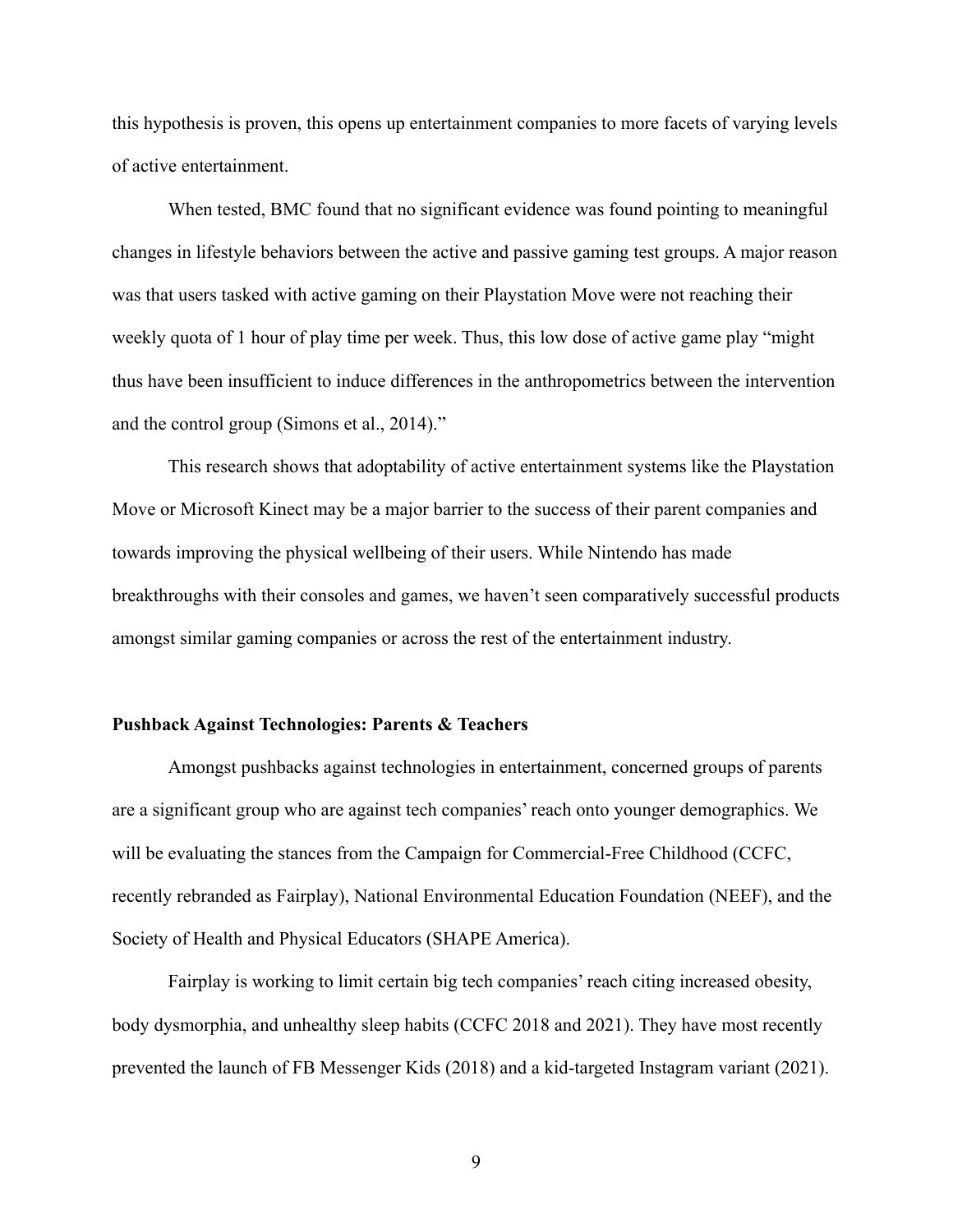While the introduction to sedentarism and addiction are often cited concerns from these parental groups, toxic internet culture is more often prioritized as a concern. As cited in Fairplay's letter to Facebook's CEO, Mark Zuckerberg:

Our 2018 letter presented research linking adolescent social media use with depression, poor sleep habits, and unhealthy body image. We asked why, given this research, Facebook was targeting children as young as five, who are even less equipped to navigate the challenges and harms of social media. (CCFC 2018)

Outside of social media, Fairplay also puts a spotlight on the dangers of video games. As said by Tracy Markle in a Fairplay podcast, video games are rewarding and engaging, but guide players too much so that they aren't engaging their brain (*Is it Video Game Addiction or Not? Navigating Summer with Children during COVID-19*, 2020). Furthermore, as seen through the success of Animal Crossing: New Horizons at the height of the pandemic, there is a risk for escapism and negative feelings when forced to leave these virtual realities for the real world (Nguyen, 2021).

Aside from the similar call for concern in regards to physical wellness and toxic online culture, Fairplay highlights the tension and power struggles that can be introduced between child and parent. These tensions arise because video games are built upon the success metric of hours of playing games which easily creates childhood addictions. Kids are an especially vulnerable group for video games as they lack impulse control and ability to regulate emotions (*Is it Video Game Addiction or Not? Navigating Summer with Children during COVID-19*, 2020). This can cause lashing out and tantrums when kids want to play "just one more" game.

Similar to Fairplay, NEEF is a charitable organization focused on lifelong environmental learning with a subgroup focused on K-12 education (*K-12 education*, n.d.). NEEF posted a list of tips to balance screen & nature time as advised by the World Health Organization (WHO) and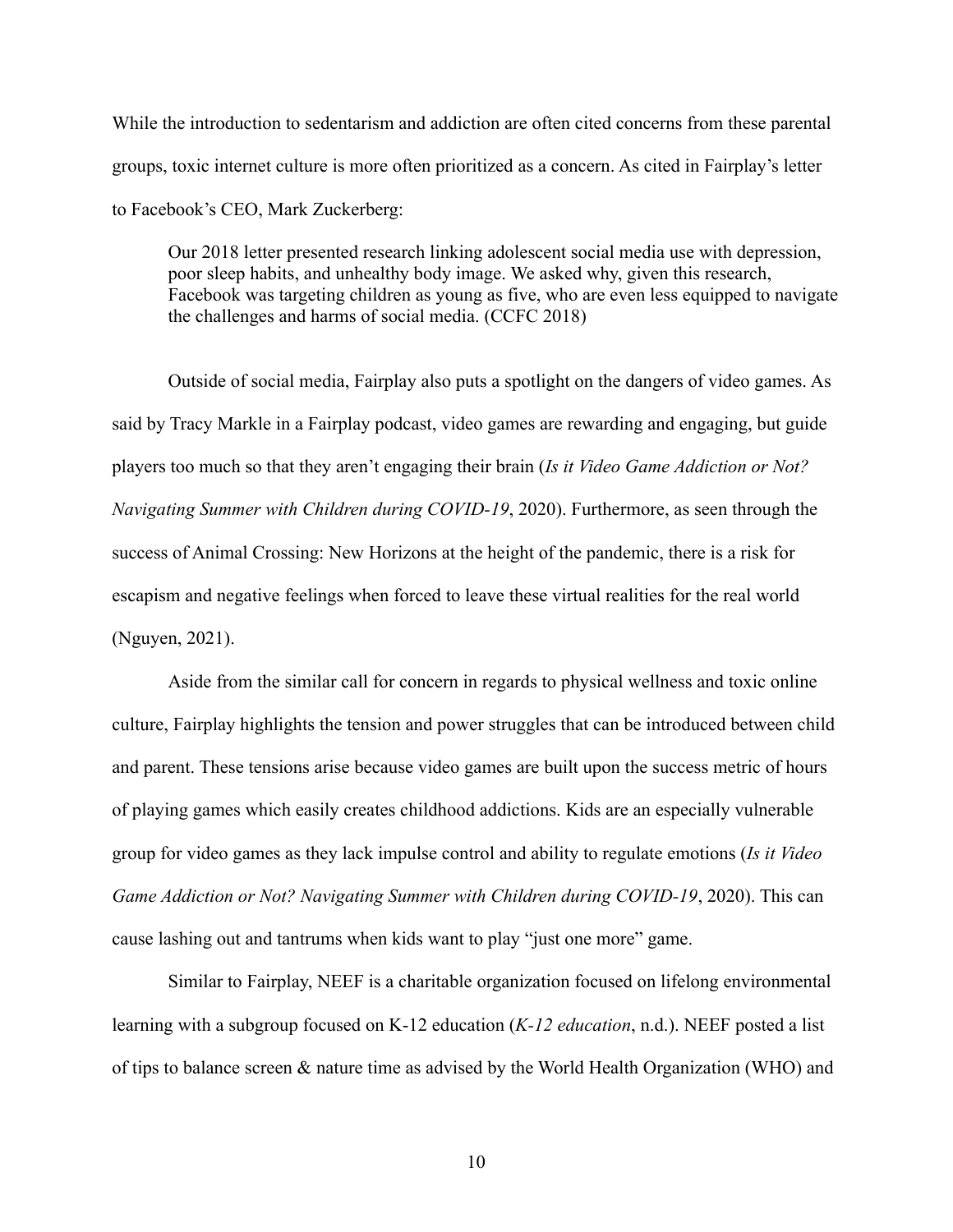Mayo Clinic. These tips are centered around the WHO's recommendations that physical activity benefits all ages, but specifically "children younger than age five need to spend less time sitting watching screens—and more time dedicated to active play—to grow up healthy." Furthermore, they state that "unstructured playtime is important for a young child's developing brain." These tips include creating tech-free environments, eliminating background TV from daily activities, and prioritizing unstructured playtime (*The right mix of screen time, Nature time*, n.d.).

From NEEF's resources, we can see that they prioritize children's mental development in conjunction with physical activity.

SHAPE America (2013) is a society for professionals in health, physical education, recreation, and dance that also advocates for children's health. SHAPE America seeks more and better physical and health education programs in schools. While groups like SHAPE America have created helpful resources for children like the National Health Education Standards, there are significantly less resources aimed towards adults in the US. In adulthood, exercise requires initiative and planning while in childhood it is mandated by schools or parents. This creates a high barrier towards upholding physical health and wellness due to low resource availability and creativity.

Overall, adults are at higher risk than children to be obese in the US. In 2017-2018, 19.3% of children were obese while 42.4% of adults were obese (*Childhood obesity facts*, 2021 and *Adult obesity facts*, 2021). It is clear these childhood resources and structures do not carry into adulthood based on these statistics.

Furthermore, most health-related technologies aimed toward adults are aimed towards already active adults. For example, the Nike Run Club App is mainly targeted towards adults that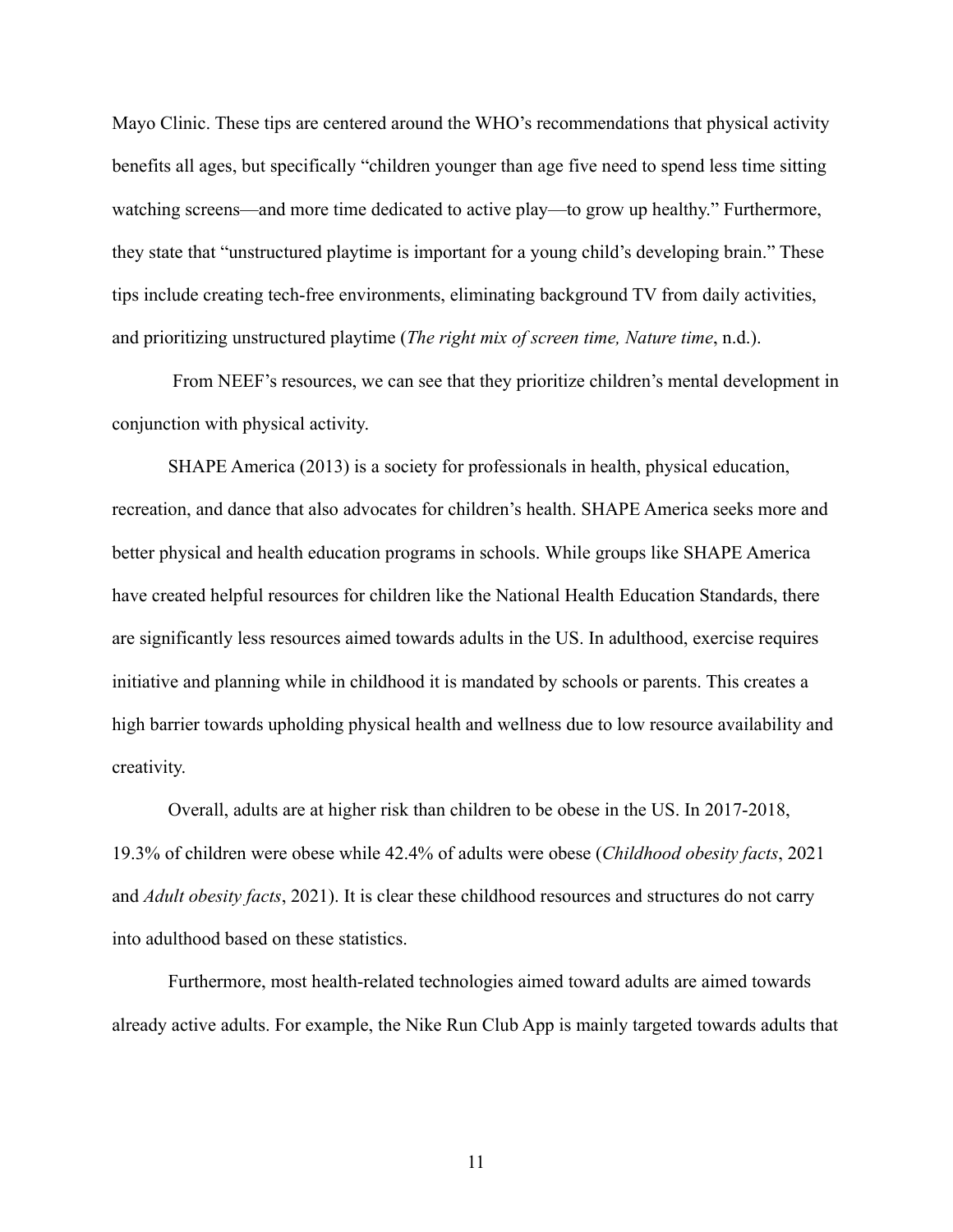already run. While children are an highly impressionable group that needs guidance, it is clear that adults also need creative and technical resources to get their physical wellness back on track.

#### **Pushback Against Technologies: Government**

The US government has put practices in place to promote healthy living in public– especially the workplace and in leisure. In the workplace, Total Worker Health promotes exercise through activities of daily living. This program was developed by the National Institute for Occupational Safety and Health (NIOSH) to encourage healthful substitutions, such as stairs over elevators, walking meetings, and treadmill desks (CDC, 2015).

While there have long been existing technologies including accessories to the typical office space like under-desk pedal bikes, pull-up bars, and stability cushions, they haven't been overly popular. This is because they are accessories users must actively choose to use at their desk. Oftentimes, these tools get shoved aside when the user gets busy and frustrated with work to focus.

However, companies like Herman-Miller, Ikea, and Vivo have ventured into transforming more essential furniture into "work exercise" equipment. For example, we can note the recent rise in popularity of motorized standing desks and accompanying balance boards. When searching the popularity of standing desks on Google Trends, we can see a significant jump from February 2020 to the peak in August 2020. These pieces of furniture require less effort for users to choose to use on a daily basis and are more difficult to "shove aside" compared to the preceding examples.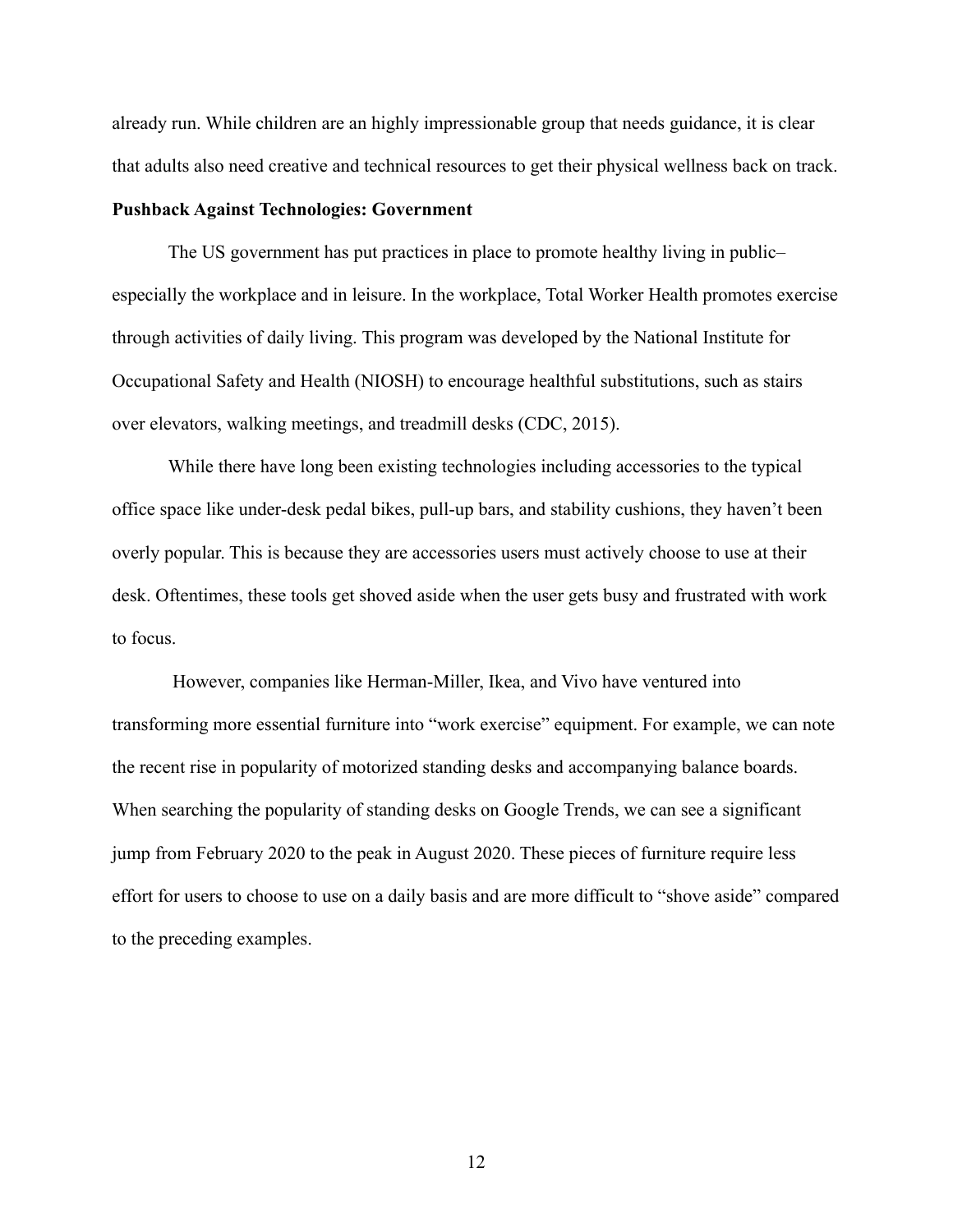

*Figure 2. A Google Trends report from 2004- May 3, 2022 on the term "standing desk" within the US. Note that from 1/1/2011 and 1/1/2016 an improvement to geographical assignment and data collection were applied respectively. This data was measured relative to itself with a value of 100 indicating a peak popularity score.*

Outside of the workplace and home, American adults often spend their free time doing leisure. This can include parks and recreational facilities, but accessibility is variable based on location.

In the public sector, the National Recreation and Park Association (NRPA) promotes park, recreation, fitness, and sports (PRFS) activities. Almost all areas of PRFS involves some degree of physical activity to the user whether that be through arts & crafts or open basketball games. An added benefit to recreational centers and parks are the financial accessibility and degree of socialization they provide. These are integral as they are key factors people use when deciding if this will become a daily/habitual activity.

The NRPA provides 173,000 parks and recreational facilities at little or no cost to participants (Mowen & Baker, 2009). It contends that "by centering health equity," it "can ensure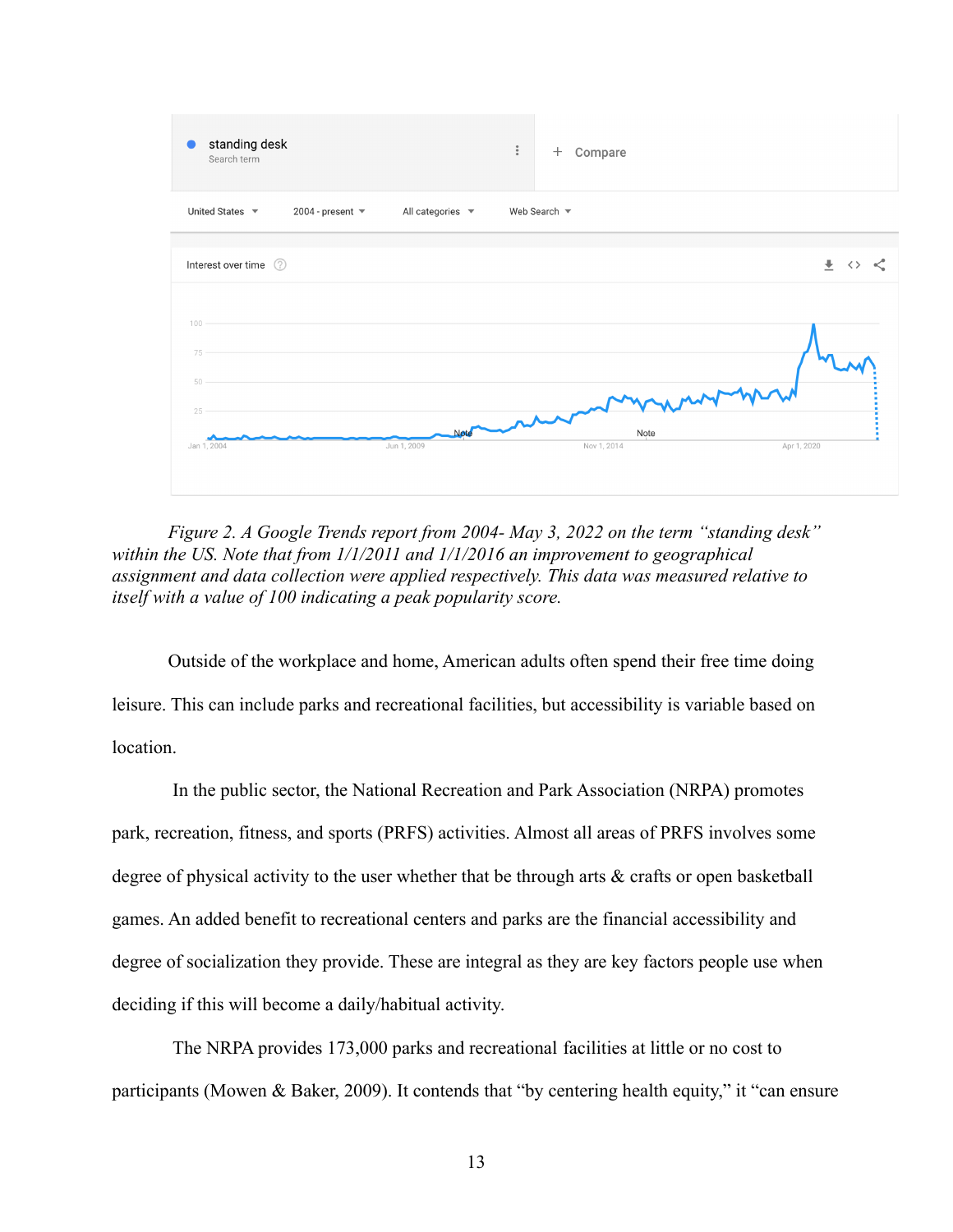that all people — regardless of race, class, ability or identity — have a fair and just opportunity to achieve positive health and well-being outcomes" (NRPA, n.d.).

However, there are four main factors that influence park usage and physical activity levels: accessibility, distribution, facilities, and conditions (NRPA, n.d.). To address each of these factors, ideally the NRPA should be ensuring the following for all citizens:

- 1. Parks/recreational centers within walking distance
- 2. Equitable rationing of park acreage regardless of surrounding income levels/race
- 3. Quality facilities that encourage higher levels of physical activity
- 4. Facilities that are consistently maintained for hygiene, aesthetics, and safety

#### **International Methods to Tackling Obesity**

Obesity is a formula involving caloric intake, diet content, and physical activity– thus by changing any one of these factors will directly affect one's risk for obesity. While we have focused on fostering physical activity in this paper, there are other methods that could be utilized that shifts the onus of responsibility from for-profit companies to the individual, government, or other companies/organizations.

Within Europe, it has become increasingly popular to focus on caloric intake and diet content using the government's power to tax foods that have a higher risk of causing obesity. For example, Hungary has instilled a tax on some foods due to high sugar, salt, or caffeine. Finland has a tax on certain confectionary products due to high sugar and fat content (Public Broadcasting Service, 2013).

However, the success of these types of methods is questionable. For example, France introduced a "soda tax" in 2012 to all sweetened beverages, including diet versions. In one study,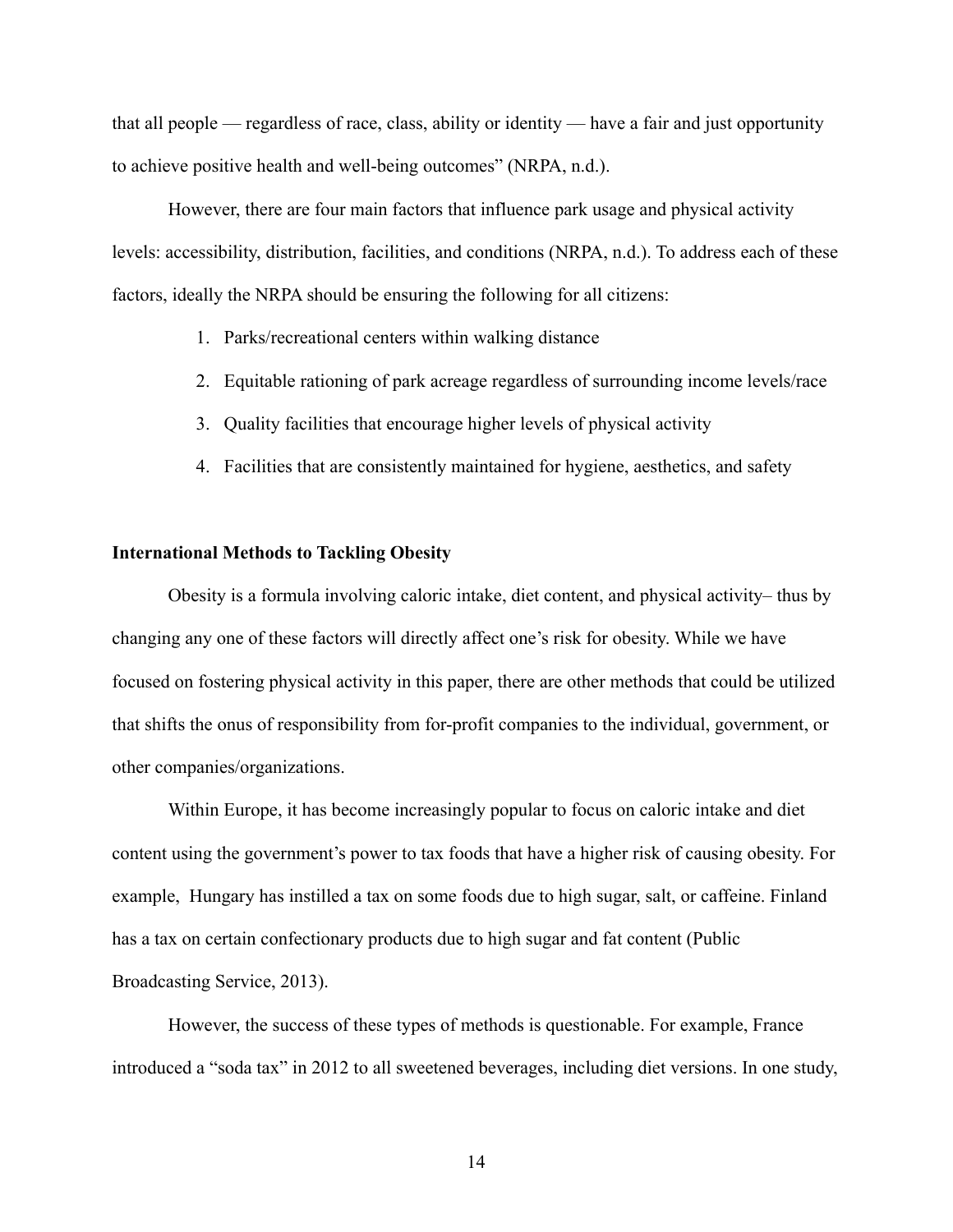it was found that this tax contributed to a 10ml reduction in weekly purchases of soft drinks which equates to a 3% reduction relative to 2011 average levels. However, when compared to the 5% increase in price with the soda tax, this translated into a low own-price elasticity of -0.60 (Capacci, 2019).

Although the impact of these food taxes may not have as strong of an impact as governments were hoping, governments can use this extra tax revenue towards health initiatives like health education campaigns or subsidizing lower risk foods. Countries including France and Hungary have already used this approach, but this is a politically controversial move for the food industry and on an individual level (Public Broadcasting Service, 2013).

Other areas that these taxes could go towards include subsidizing wearable health decides like FitBits, funding healthy food delivery services like Hello Fresh, or funding GMO technology to increase the nutritional value of foods.

#### **Where Private Companies Can Go**

Key companies that have feasible areas of opportunities to incorporate physical activity into their products include Netflix and Apple. Each has their own unique set of products, creative direction, and potential for growth.

First, while Netflix has made moves to further engage their users through the recent launch of interactive "choose your own adventure" episodes, they have not quite gotten their users off the couch yet (Engelbrecht, 2017). This creates a prime area of opportunity for streaming services to venture into by incorporating physical interaction. This would further engage the user by incorporating more senses, thus creating a win-win scenario if companies can successfully incorporate these active components into their product.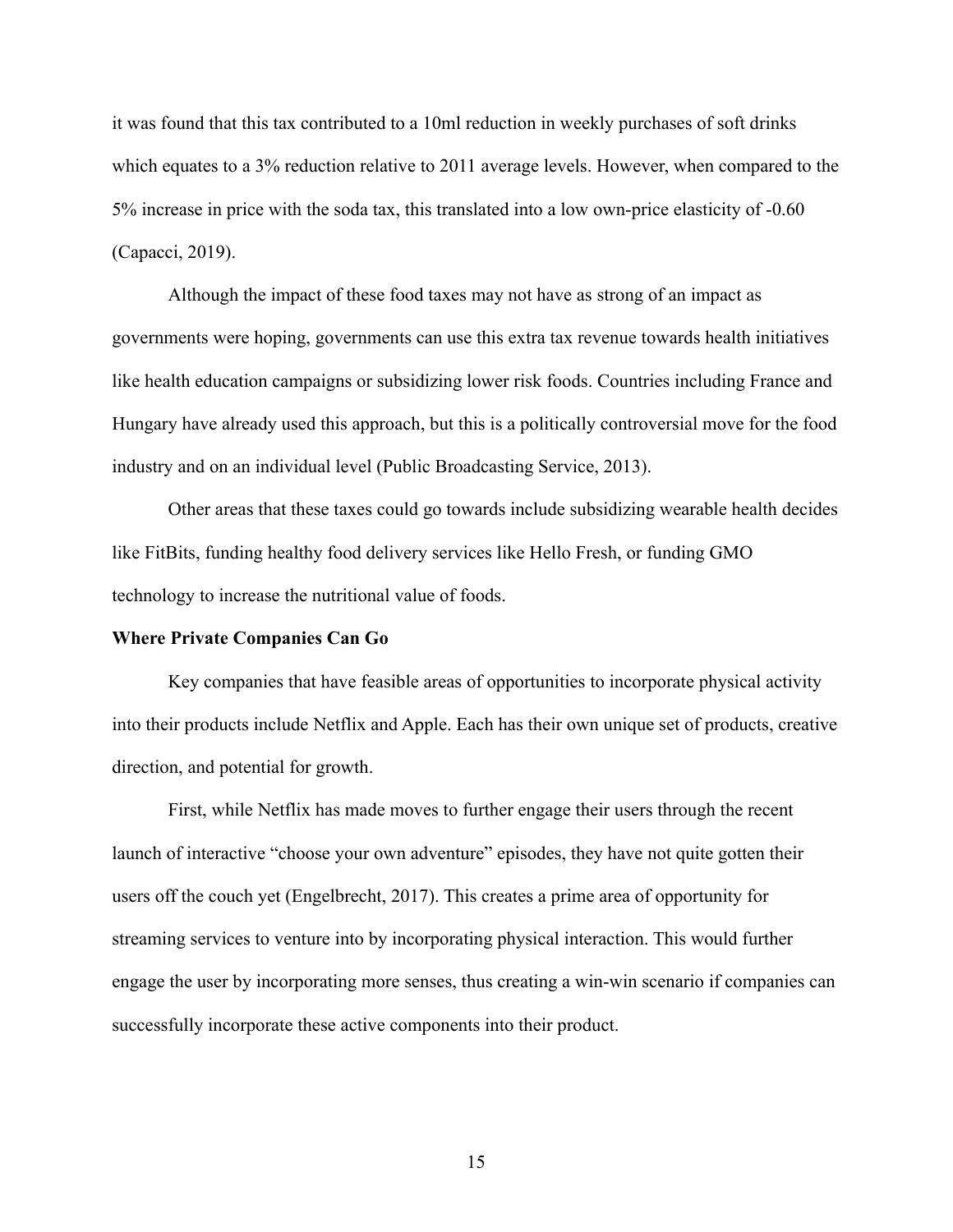For Netflix specifically, their strength is their large catalog of cult-favorite TV shows like *New Girl*, *Squid Game*, and *Floor is Lava*. Netflix could create a post-credits screen detailing to viewers how to play the games in these shows and encourage them to share these instructions with their friends. While the watching experience would still be sedentary, it would encourage users to try the challenges they just saw on the screen in real life like Squid Game's dalgona challenge or red light green light.

Apple is a great example of a company that has begun to encourage physical activity into their products, but there is still room for improvement. Although the Apple Watch is an accessory to the groundbreaking iPhone, Apple has taken fitness trackers to the next level. Although fitness trackers date back to the 1960s in Japan with the manpo-kei, FitBit was actually the first in the US to jump onto the craze with their first launch in 2009 (Rubin, 2018).

While the Apple Watch was originally developed to complement the iPhone and make its experience less invasive during the quiet moments of life, it has gone beyond a sneaky way to check your notifications at the dinner table. Through the implementation of Healthcare, the Apple Watch now keeps track of health data in the background and gives users notifications about mobility metrics including: Cardio Fitness, Six-Minute Walk Distance, and various metrics used to measure walking quality (*Healthcare - Apple Watch*, n.d.). Furthermore, Apple has used gamification to make daily movement fun through their 3 ring system. Each day, users can set moves, exercise, and stand goals for themselves that will be displayed proportionally through a ring in the "Activity" app. This creates a level of fun for the user, forces the user to set physical wellness goals for themselves, and gives a visual aid as to where they are in their progress throughout the day.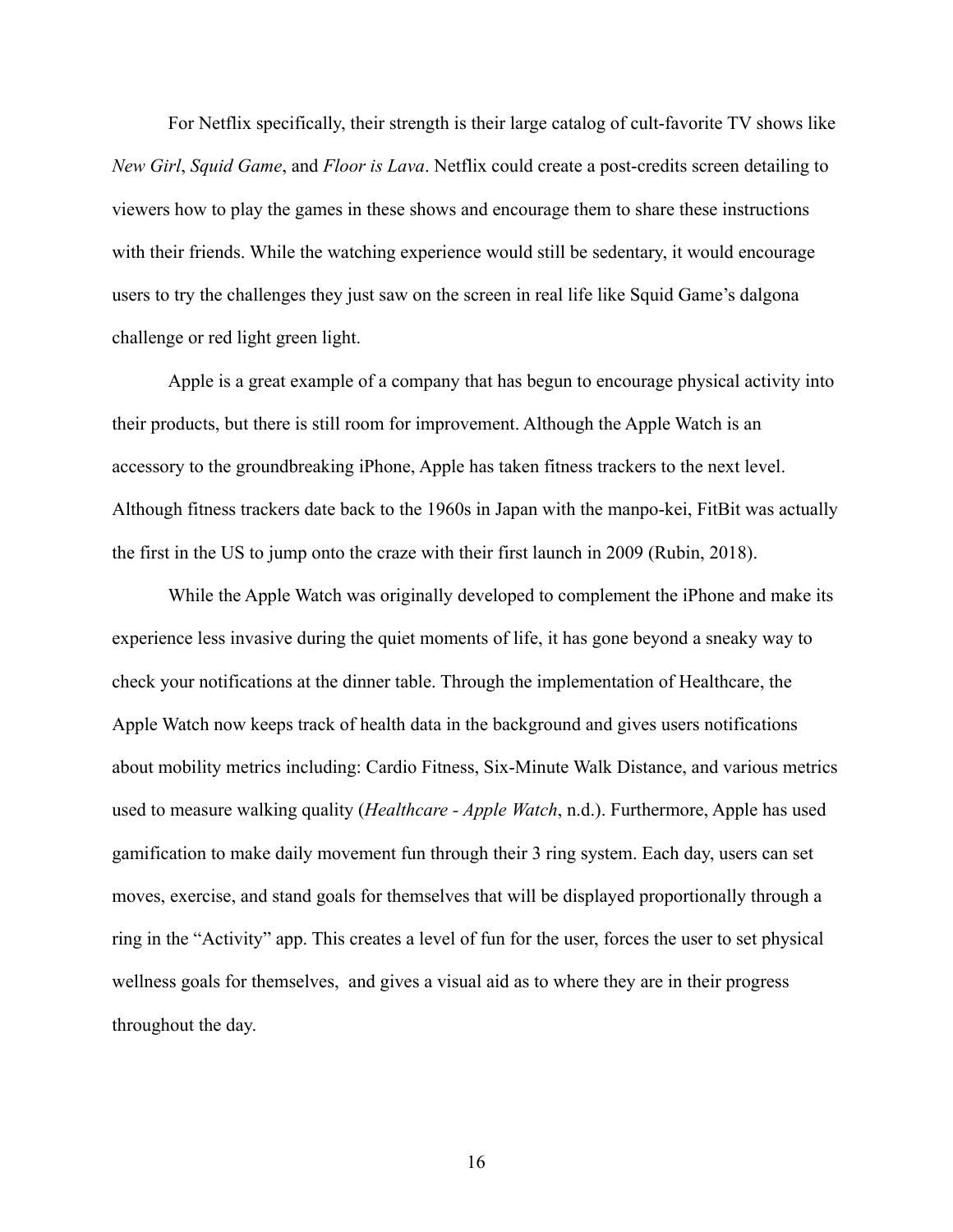To continue this trend of physical activity, Apple could integrate video games into their Watch. Similar to how Wiis work, the paired iPhone could be used as a larger monitor displaying a game, while the Apple Watch acts as a controller. Users could punch, dodge, or dance their way to victory.

# **Conclusion**

Efficient technologies have taken away the natural physical exertion from daily activities. This has contributed to America's obesity epidemic. We explored the stances for-profit companies, parents & teachers, and the government have on efficient technologies and the efforts they are making towards a healthier America. Entertainment in technology was chosen as the most feasible sector that physical activity could be incorporated into because of its dependency on the "fun" factor over speed. While there have been some successful moves made by tech giants like Nintendo to incorporate physical activity, many companies are still remaining conservative in order to maintain profitability and user buy-in. Although difficult, some companies are in a position where they can incorporate physical activity with their existing technology like Netflix and Apple. Ultimately, existing efforts made by various social groups are insufficient in combatting America's obesity epidemic. Thus, for-profit companies must acknowledge their role in it and focus their efforts towards health-promoting technological advancements.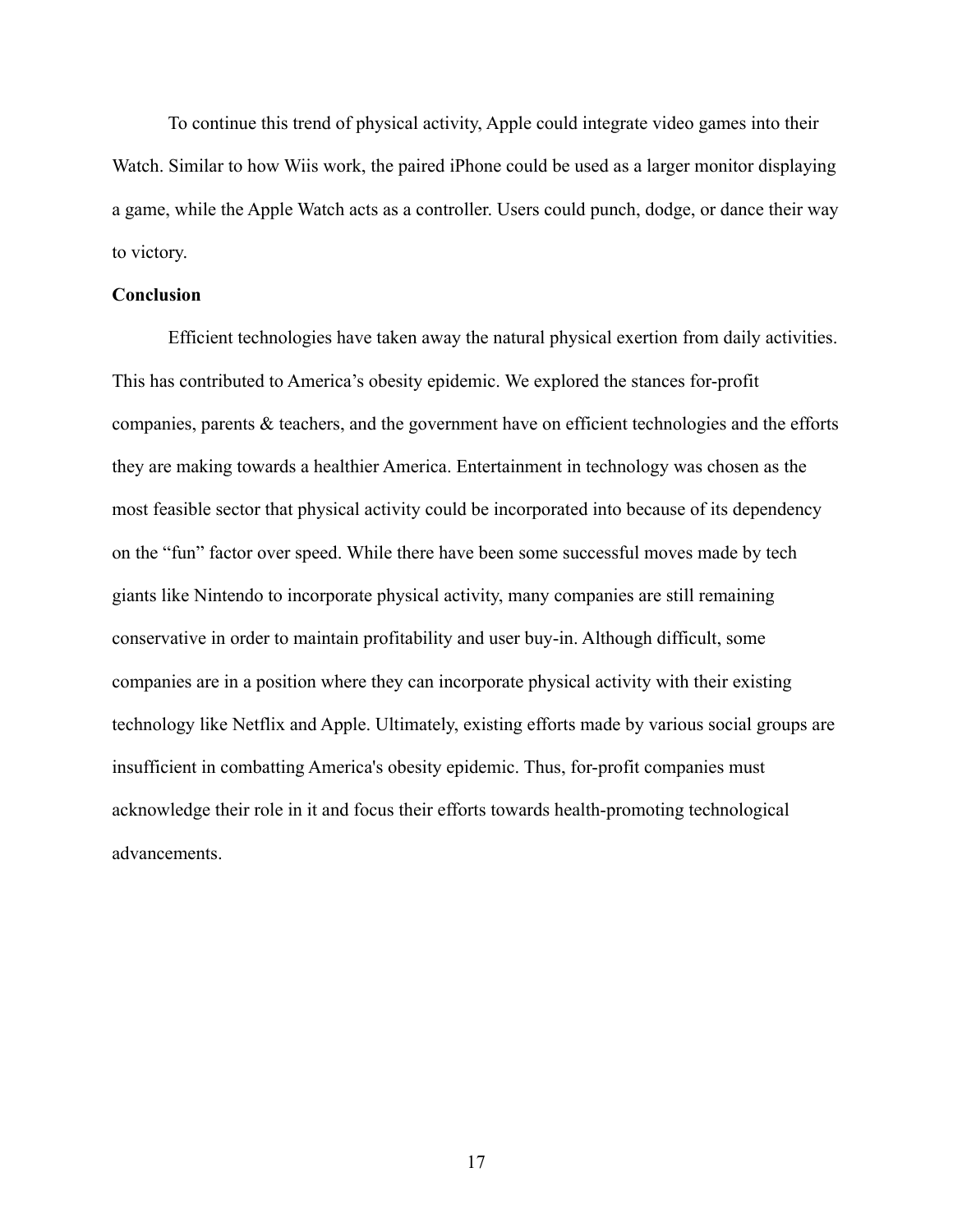#### **References**

*Apple watch - close your rings*. Apple. (n.d.).

- Campaign for Commercial-Free Childhood. (2018, January 30). Facebook Messenger Kids. Fairplay for Kids.
- Campaign for Commercial-Free Childhood. (2021, April 15). Fairplay for Kids.
- Capacci, S., Allais, O., Bonnet, C., & amp: Mazzocchi, M. (2019, October 11). The impact of the French soda tax on prices and purchases. an ex post evaluation. PloS one.
- Carlson, S.A., Fulton, J.E., Pratt, M., Yang, Z., & Adams, E.K. (2015). Inadequate Physical Activity and Health Care Expenditures in the United States. *Progress in Cardiovascular Diseases 57*(4): 315-23.
- CDC. (2021, April 5). *Childhood obesity facts*. Centers for Disease Control and Prevention. Retrieved May 3, 2022, from https://www.cdc.gov/obesity/data/childhood.html
- CDC (2015, Nov. 6). U.S. Centers for Disease Control and Prevention. Prevalence of Sedentary Behavior.
- CDC (2021, September 30). Adult obesity facts. Centers for Disease Control and Prevention. Retrieved April 18, 2022, from https://www.cdc.gov/obesity/data/adult.html
- Engelbrecht, C. (2017, June 20). *Interactive storytelling on Netflix: Choose what happens next*. Netflix.
- *Google Trends Report for the term "Standing Desk" as of May 3 2022*. (2022). Google Trends.
- Hastings, R. (n.d.). How Netflix Changed Entertainment and Where It's Headed. YouTube.
- *Healthcare Apple Watch*. Apple. (n.d.).
- Hutt, G. (2017, July 11). *How technology is CRIPPLING physical activity without US REALIZING*. YouTube.
- *Is it Video Game Addiction or Not? Navigating Summer with Children during Covid-19*. (2020). *Fairplay*.

*K-12 education*. NEEF. (n.d.).

Klein, H. K., & Kleinman, D. L. (2002). The social construction of Technology: Structural Considerations. *Science, Technology, & Human Values*, *27*(1), 28–52. https://doi.org/10.1177/016224390202700102

*Long-Term View*. Netflix. (n.d.).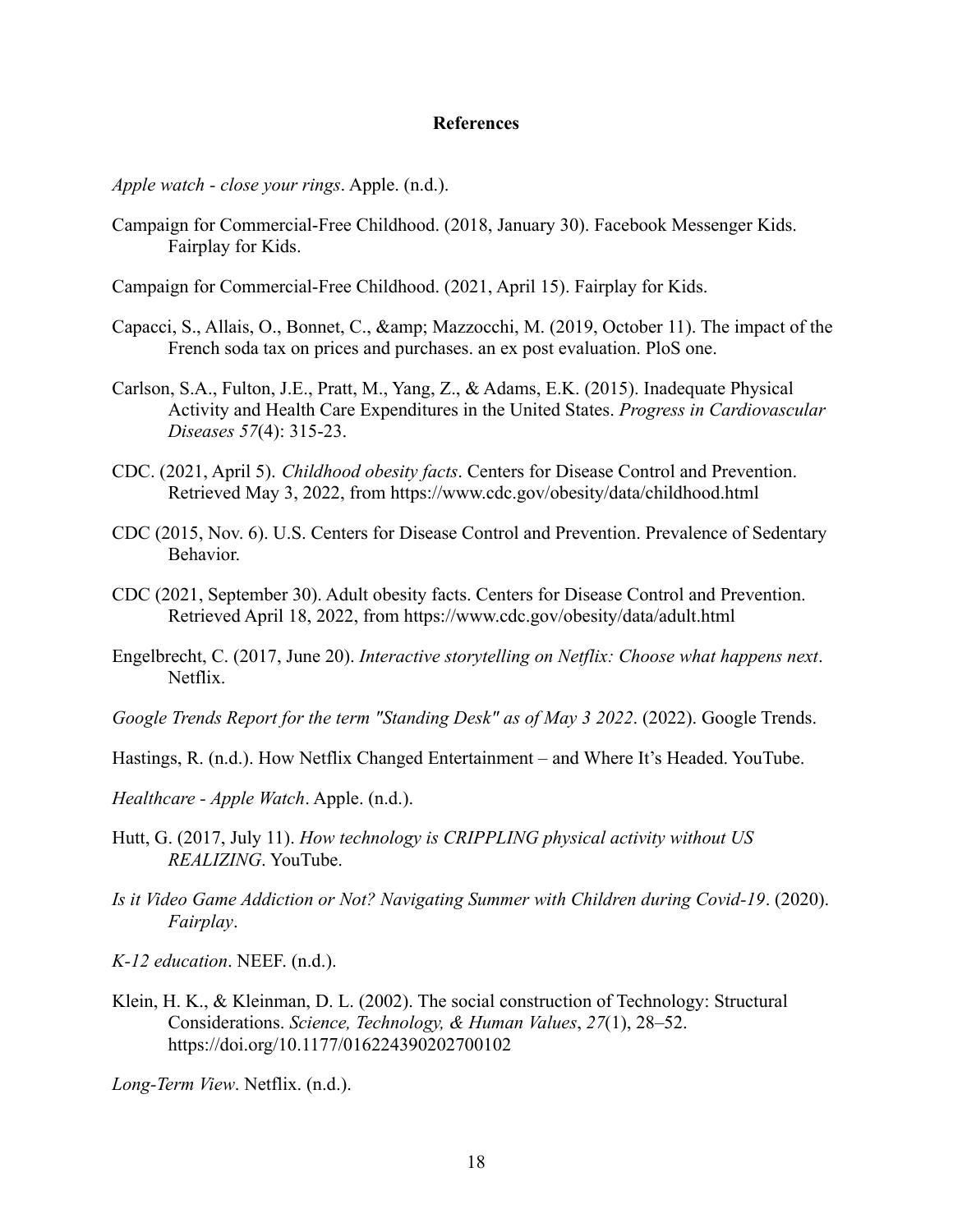- Matusitz, J., & McCormick, J. (2012). Sedentarism: the effects of Internet use on human obesity in the United States. *Social Work in Public Health 27*(3): 250-69.
- Mowen, A. J., & amp; Baker, B. L. (2009). Park, Recreation, Fitness, and Sport Sector *Recommendations for a More Physically Active America: A White Paper for the United States National Physical Activity Plan*.
- National Heart Lung and Blood Institute. (n.d.). *Overweight and obesity what are overweight and obesity?* National Heart Lung and Blood Institute.
- Nguyen, V. (2021). *The Success of Nintendo and Animal Crossing: New Horizons During the Covid-19 Pandemic* (thesis).
- Nintendo (2006). Nintendo E3 2006 Press Conference. YouTube (2012).
- NRPA (n.d.). National Recreation and Park Association. Health and Wellness.
- NRPA. (n.d.). *Parks & Recreation in underserved areas*.
- Public Broadcasting Service. (2013, April 11). How U.S. obesity compares with other countries. PBS.
- Rubin, P. (2018, September 15). *How Fitbit Started the Wearables Craze and Got Us All Moving*. Wired
- SHAPE America (n.d.). Society of Health and Physical Educators. About SHAPE America.
- Shape America (2013). Society of Health and Physical Educators. Teaching with Technology in Physical Education.
- Simons, M., Chinapaw, M. J. M., van de Bovenkamp, M., de Boer, M. R., Seidell, J. C., Brug, J.,  $\&$ amp; de Vet, E. (2014). Active video games as a tool to prevent excessive weight gain in adolescents: Rationale, design and methods of a randomized controlled trial. BMC Public Health, 14(1). https://doi.org/10.1186/1471-2458-14-275
- *The right mix of screen time, Nature time*. NEEF. (n.d.).
- Vasunilashorn, S., Kim, J. K., & amp; Crimmins, E. M. (2013). International differences in the links between obesity and physiological dysregulation: The United States, England, and Taiwan. Journal of obesity.
- Woessner, M. N., Tacey, A., Levinger-Limor, A., Parker, A. G., Levinger, P., & Levinger, I. (2021, May 28). *The evolution of technology and physical inactivity: The good, the bad, and the way forward*. Frontiers.
- Xiao, Q., Keadle, S. K., Hollenbeck, A. R., & Matthews, C. E. (2014). Sleep duration and total and cause-specific mortality in a large US cohort: Interrelationships with physical